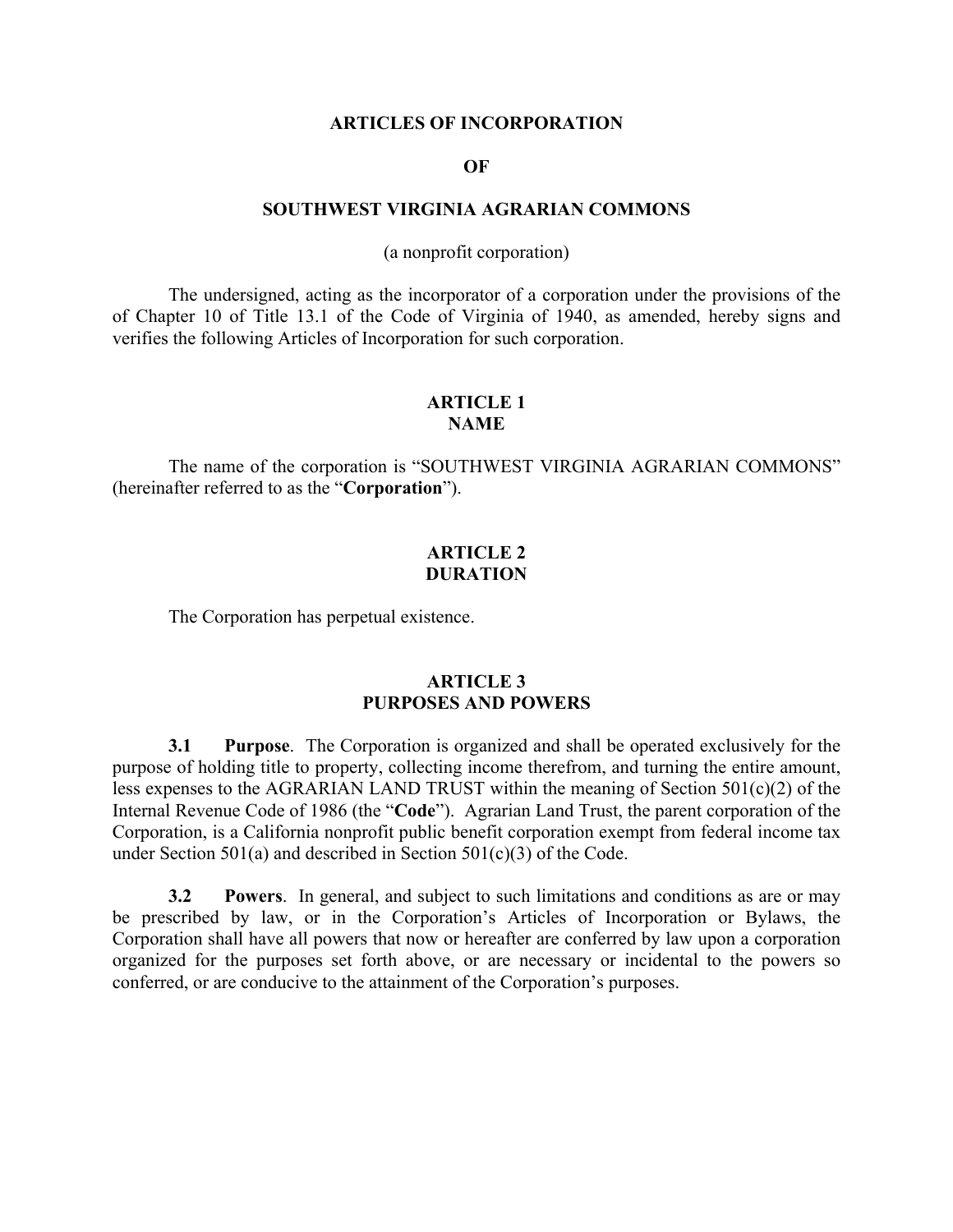# **ARTICLE 4 LIMITATIONS**

**4.1 Permitted Activities**. Notwithstanding any other provisions of these Articles, the Corporation shall not carry on any activities not permitted to be carried on by an organization exempt from federal income tax under Section 501(a) and described in Section 501(c)(2) of the Code or the corresponding provision of any future federal tax law.

**4.2 Legislative and Political Activity**. No part of the activities of the Corporation shall be the carrying on of propaganda, or otherwise attempting, to influence legislation. The Corporation shall not participate in, or intervene in (including the publishing or distribution of statements) any political campaign on behalf of (or in opposition to) any candidate for public office.

**4.3 No Inurement to Private Persons**. No part of the net earnings of the Corporation shall inure to the benefit of, or be distributable to, its members, if any, or any director, officer, or other private person, except that the Corporation is authorized or empowered to pay reasonable compensation for services rendered and to make payments and distributions in furtherance of its purposes.

## **ARTICLE 5 MEMBERS**

The Corporation shall have members (the "**Members**"). The qualifications, rights, and duties of Members shall be as set forth in the Corporation's Bylaws.

# **ARTICLE 6 DIRECTORS**

**Section 6.1 Board of Directors.** The management of the Corporation will be vested in a Board of Directors. The number of directors constituting the initial Board of Directors of the Corporation shall be no less than five (5) and no more than eighteen (18) director(s).Directors shall be elected by the members of the Corporation, in the manner more specifically provided in the bylaws. The term of a director shall be three (3) years. The number, qualifications, terms of office, manner of election, time and place of meeting, and powers and duties of directors shall be prescribed by the Bylaws of the Corporation; provided, however, that Agrarian Land Trust, the parent corporation of the Corporation, shall have the right to appoint at least two-thirds (2/3rds) of the Board of Directors in the manner provided in the Bylaws of the Corporation.

**Section 6.2 Names and Addresses of Directors.** The names and addresses of the directors who will manage the affairs of the Corporation until the first annual meeting of the Board of Directors as provided in the Bylaws, and until their successors are elected and qualified, are: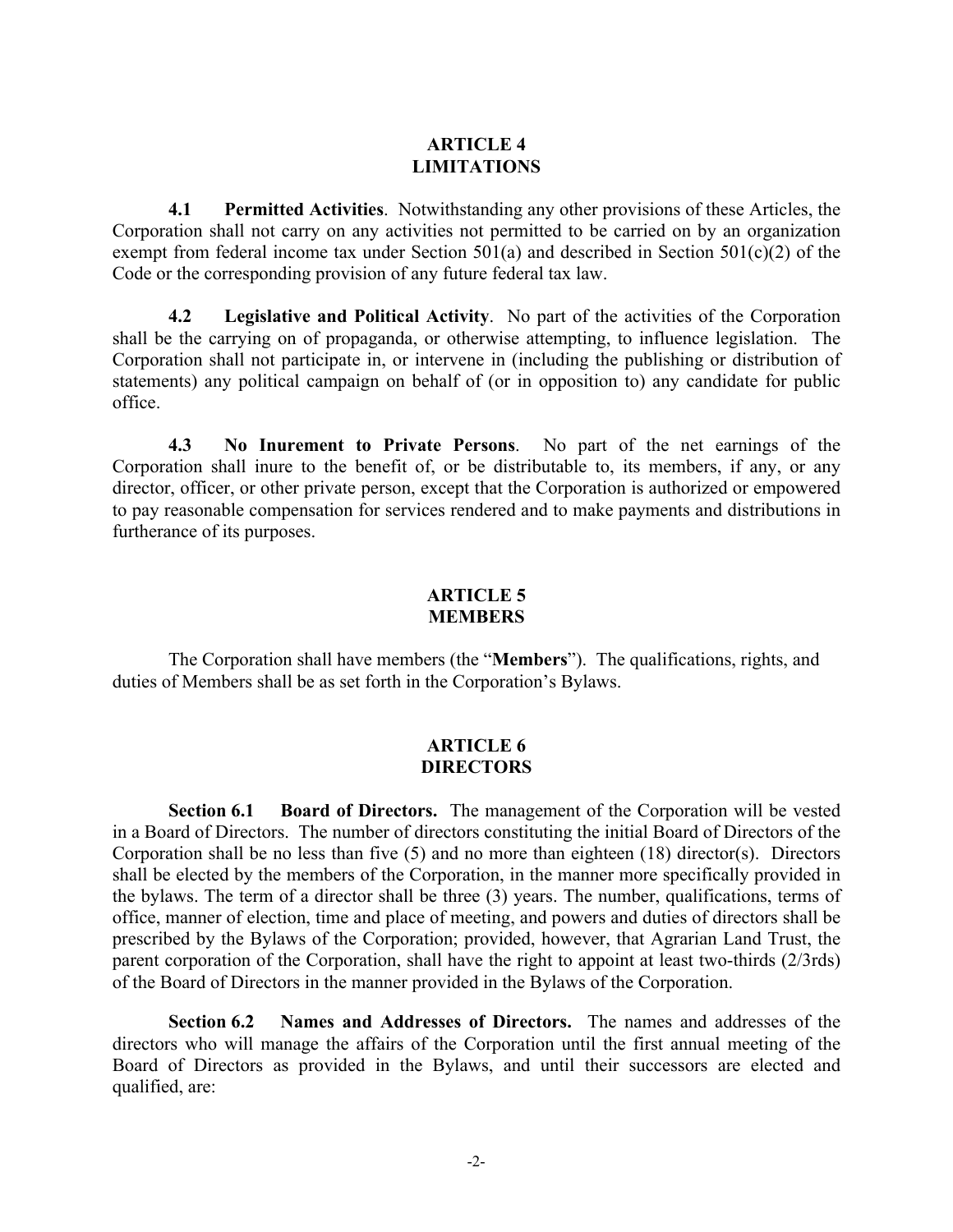| <b>Name</b>        | <b>Address</b>                          |
|--------------------|-----------------------------------------|
| Elizabeth Spellman | 241 Paitsel Place, New Castle, VA 24127 |
| Adam Taylor        | 241 Paitsel Place, New Castle, VA 24127 |
| Suzanne Y. Pierce  | 1328 3rd St SW, Roanoke, VA 24016       |
| Kim Kirkbride      | 1730 Spruce Run Rd, Newport, VA 24128   |
| Ian McSweeney      | 22 Buxton School Rd, Weare, NH 03281    |
| Cameron Terry      | 1905 Wise Ave SE, Roanoke, VA 24013     |

## **ARTICLE 7 DIRECTOR LIABILITY LIMITATIONS**

**7.1 Immunity from Liability.** A director of the Corporation shall have such immunity from liability as is granted under federal and Virginia state law, including without limitation, if applicable, the Federal Volunteer Protection Act.

**7.2 Liability to the Corporation**. No director of the Corporation shall be personally liable to the Corporation or its members, if any, for monetary damages for conduct as a director, except for (a) acts or omissions involving intentional misconduct or a knowing violation of law by the director, (b) a director's vote or assent to a distribution which is unlawful or violates the requirements of these Articles of Incorporation, or (c) any transaction from which the director will personally receive a benefit in money, property or services to which the director is not legally entitled. If the Act is hereafter amended to authorize corporate action further eliminating or limiting the personal liability of directors, then the liability of a director shall be deemed eliminated or limited to the full extent permitted by the Act, as so amended. Any repeal or modification of this Article shall not adversely affect any right or protection of a director of the Corporation with respect to an act or omission of such director occurring prior to such repeal or modification.

## **ARTICLE 8 INDEMNIFICATION OF DIRECTORS**

The provisions for indemnification of directors of the Corporation shall be as set forth in the Corporation's Bylaws.

## **ARTICLE 9 BYLAWS**

Bylaws of the Corporation may be adopted by the Board of Directors at any regular meeting or any special meeting called for that purpose, so long as they are not inconsistent with the provisions of these Articles of Incorporation. Subject to the voting rights of the Corporation's members, as set forth in the Bylaws, the authority to make, alter, amend or repeal